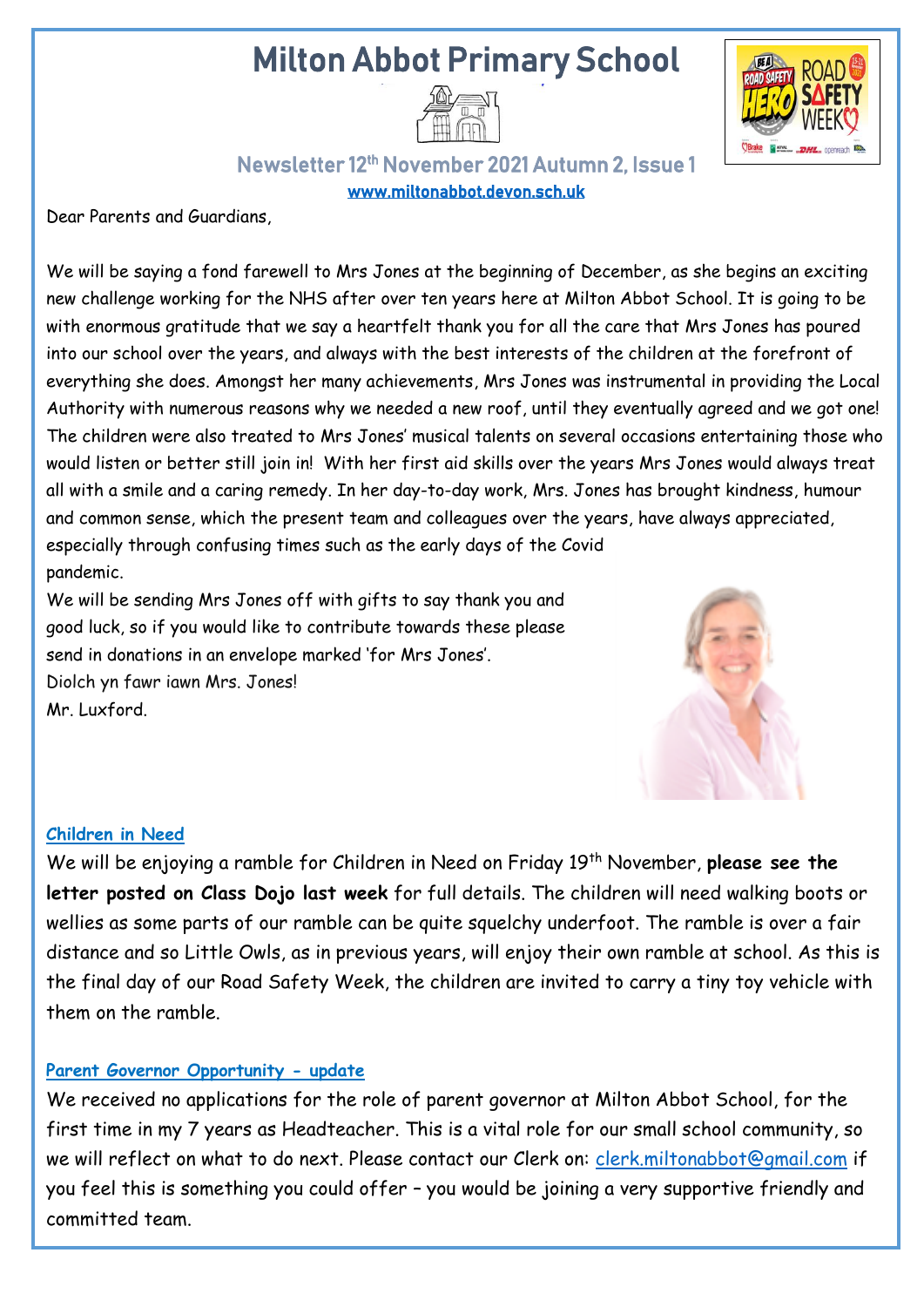#### **Pupil Parliament – Playground Equipment:**

A key goal of the Pupil Parliament this year has been to raise money to buy playground apparatus, to inspire exciting games and for increased physical exercise – they really wanted equipment to help build more muscles. We are excited to announce that large play equipment will be installed at the end of January on the middle playground.



The Pupil Parliament will be meeting this week to share thoughts on the COP26 and what we might be able to do to make a difference to the commitment of keeping global temperatures as low as possible. We explored the key objectives of the COP26 representatives in assembly last week and it was clear that these issues are taken very seriously by the children of Milton Abbot School. One idea that the children discuss regularly is to reduce and recycle more of our food waste – could be another big fundraising goals coming for a food composter, such as the one below:



#### **Christmas Plans:**

The school team have begun to make plans for Christmas and we are looking forward to holding some traditional events with parents invited in, including whole school Christmas dinner with a Community Hero awards, carols in Church with a Stomp-style performance from Key Stage 2 as part of their musical learning this term, and a Christmas Nativity for Little Owls and Barn Owls held in school. We are currently able to invite parents in to share these events, though we are of course cautious in our wish to remain sensible about how we manage these events and so further details will follow. We are also hoping to hold a fashion show as an Expressive Activity for the children to catwalk their Design Tech textiles skills including Christmas cushions and waistcoats.

You will also receive a letter about the Christmas theatre trips we are holding this year at the Northcott Theatre, Exeter – the timings are unusual for each Key Stage. Tawny and Eagle Owls will be enjoying A Christmas Carol as an evening performance, which we think will add to the winter magic as we come out into the December darkness. Little and Barn Owls will be having fun watching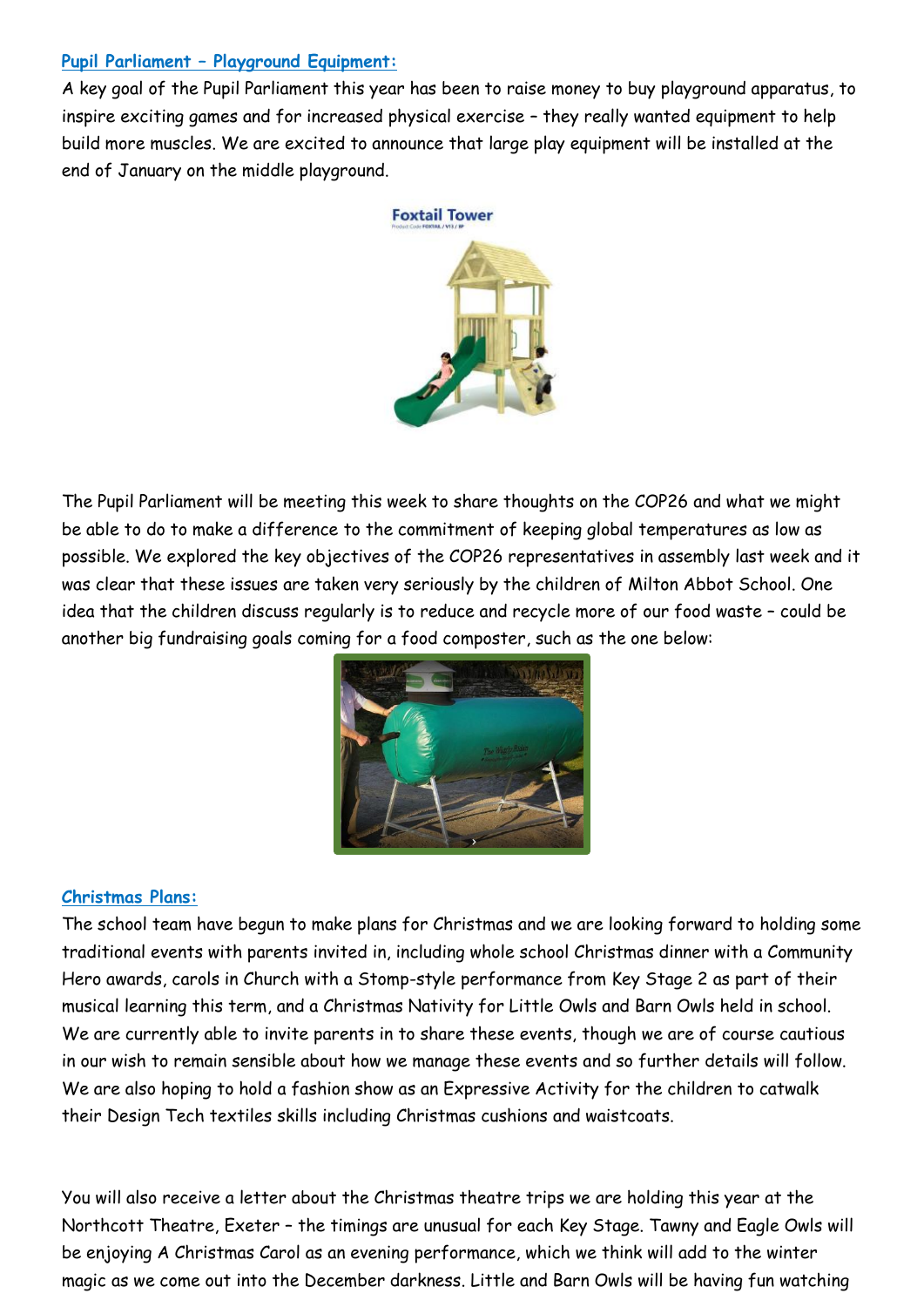Julia Donaldson's 'What the ladybird heard' as an early performance, and so we will be asking you to bring your child to school early that day.

**Proposed dates below. You will be notified of any changes to these as early as possible:** 

13th December at 13.30pm - Christmas Carols in Church with Tawny and Eagle Owls stomp performance

13th December Evening Performance Christmas Carol at the Northcott Theatre, Exeter – transport provided from Milton Abbot School (leaving school 1715 approx.)

15th December at 10am (leaving school at 0800) Christmas Nativity for Reception and Barn Owls What the ladybird heard at the Northcott Theatre, Exeter – morning performance. We will be travelling by coach with Lydford Primary School.

16 December - Christmas lunch and Christmas jumper day– please send in some chocolate for our festive chocolate tombola

17 December – Christmas tombola we will be selling lucky squares and you could be in with a chance of winning a hamper of…chocolate!

**Curriculum Snapshots from the beginning of term…**





Sewing and healthy eating in Tawny Owls, Rhythmic and musical notation in Eagle Owls, Remembrance poppies made by Barn Owls and a Diwalithemed week with a party in Little Owls. What a busy start to term!



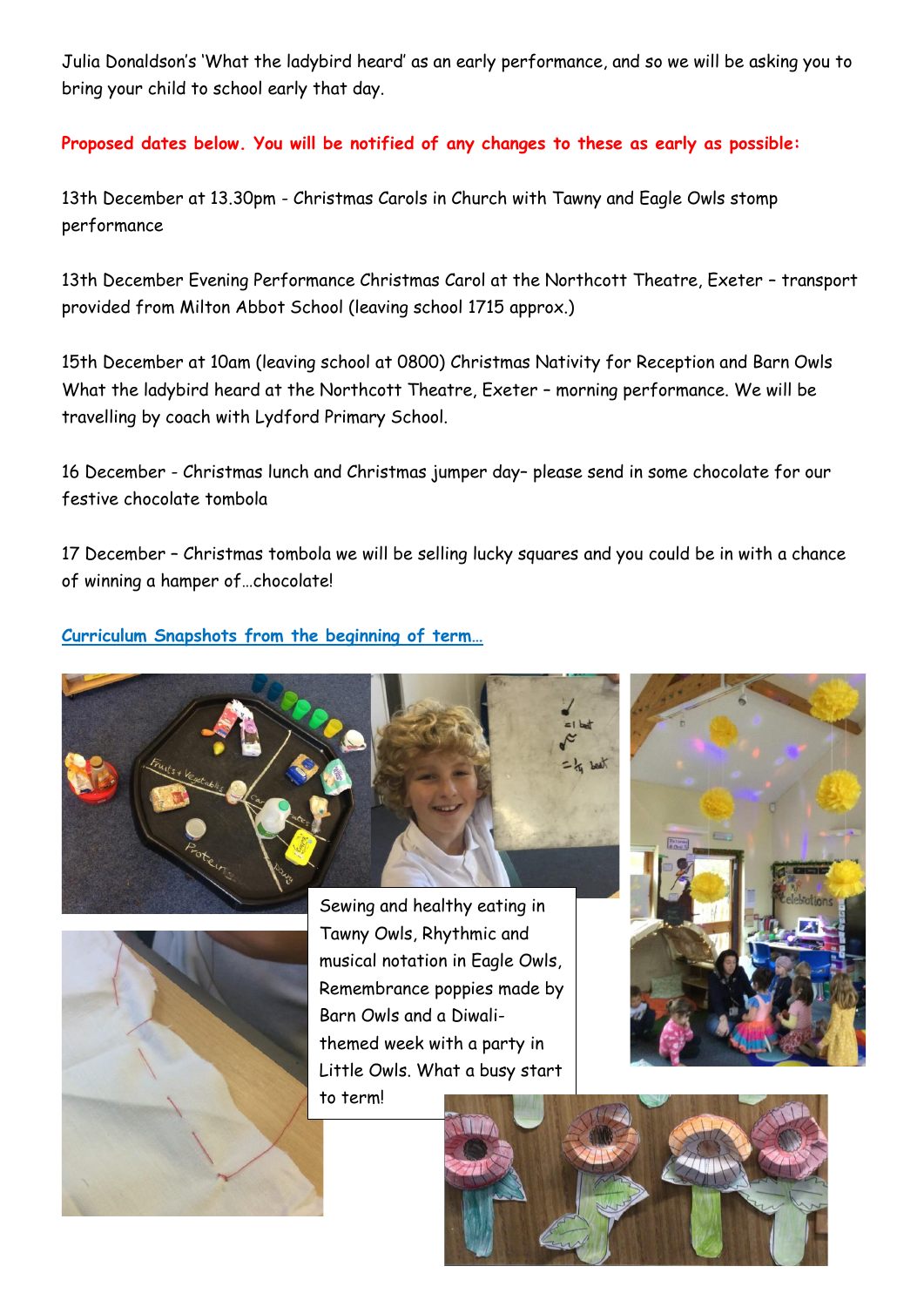## **Regular reminders: These pages contain information previously sent out which we feel should be available on each newsletter.**

#### **Covid-19: Contingency plan on website:**

Every school is required to have a Covid risk assessment and 'outbreak management plan' and ours can be read via our school website: Covid 19 information - [Milton Abbot Primary School.](https://www.miltonabbot.devon.sch.uk/covid-19-information.html) A key Government focus is to avoid disruption to a pupil's education where possible, whilst remaining cautious and to get testing as soon as symptoms appear. We have 'case thresholds', included in our plan, which break down what might cause us to revert back to 'bubbles' and limit mixing of the children, etc. If your child has to self-isolate at any point, then we can offer remote learning, providing they are well enough to participate. You may be aware via the media, that the Government's 'Step 4' guidance currently in place does not oblige schools to inform the parent community if there is a positive case. This is because there has been a change in systems which sees Public Health England manage cases via the NHS 'track and trace' team, who will now make contact with anyone who needs to take further action as a result of this positive test. The guidance to schools states:

"Individuals identified as close contacts are **not required** to self-isolate if any of the following apply:

- they are **fully vaccinated** (e.g. at least 2 weeks after second dose)
- they are below the age of **18 years and 6 months**
- they have taken part in or are currently part of an approved COVID-19 vaccine trial
- they are not able to get vaccinated for medical reasons

Children who are unwell should **not** attend the setting and should remain at home until their acute symptoms resolve (+24 hours for a fever).

• **IF** these symptoms develop into cough, temperature, changes to taste and smell, should isolate and test.

IF test negative to COVID-19, still need to remain at home until at least 24 fever free and acute symptoms

resolved. **Parents and settings should not try and 'second guess' diagnosis – if they have the key symptoms, isolate and test.**

We continue to apply hygiene routines in school and are following all advice concerning distancing to minimise risk of transmission. I know that our families are taking this very seriously and I thank you for continuing to be vigilant for symptoms and being highly cautious if you are concerned over your child's health.

**<https://www.nhs.uk/conditions/coronavirus-covid-19/symptoms/> <https://www.bbc.co.uk/news/health-54145299> (this has a good BBC Video on Symptoms)**

**Contacting School: Please can all absences and requests for before/after school clubs be directed to the office in the first instance, via phone, email or Mrs. Jones on Class Dojo. Thank you.**

#### **Safeguarding at Milton Abbot School:**

**'Everyone has a duty to safeguard our children and protect them from harm.'**